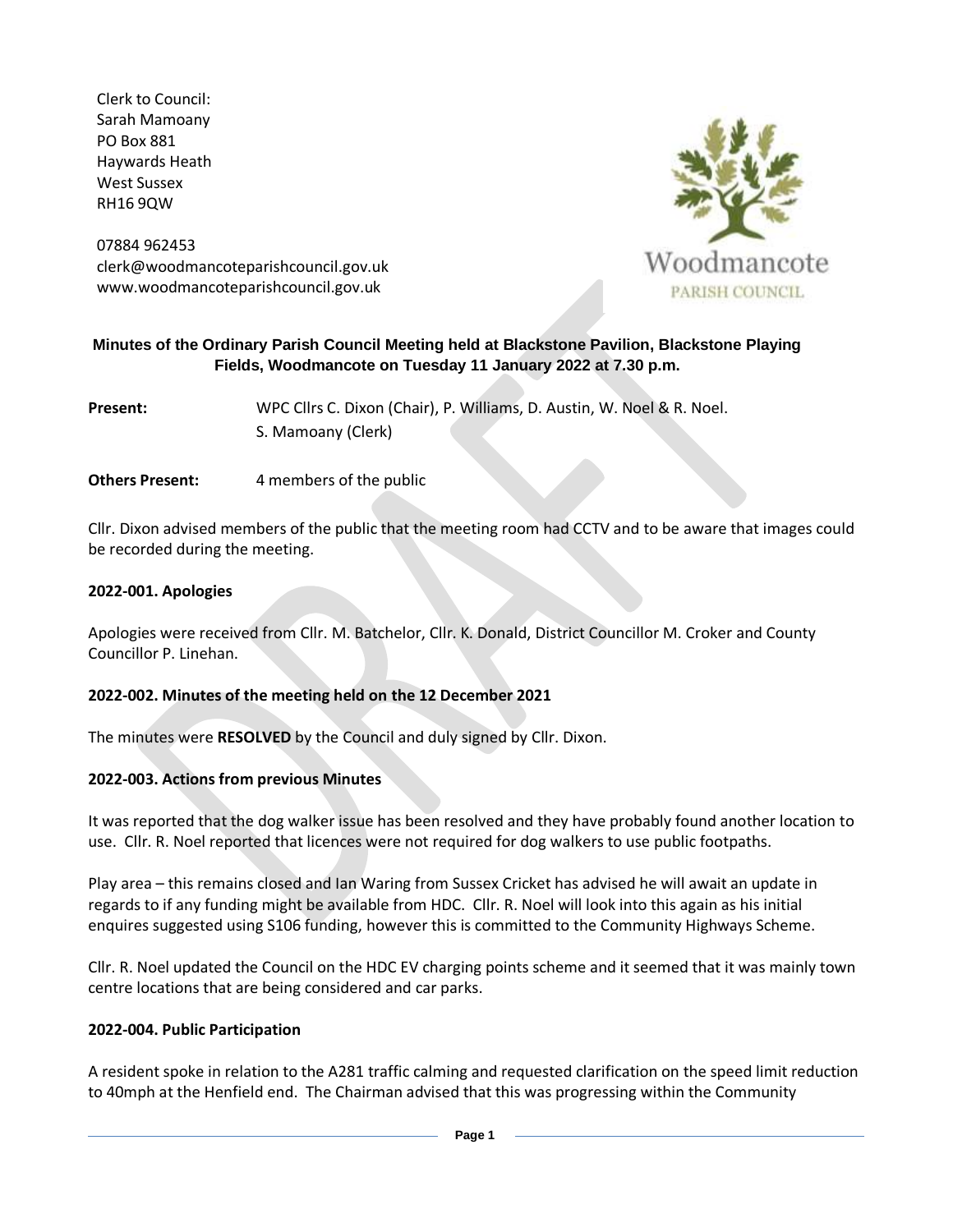Highways Scheme depending on budgets available, the east end speed limit would be discussed in the meeting under item 10 on the agenda. The Council had been working on trying to reduce the speed limit for several years with an application put forward to WSCC Highways with the support of Henfield Parish Council for a TRO which was unsuccessful. However, the Council were continuing to work on this, and it was hopeful that the Community Highways Scheme would produce a speed reduction to 40mph.

A resident spoke in relation to the applications SDNP/21/00457/FUL ad SDNP/21/00458/FUL at Bellows, Bramlands Lane. They noted that the floodlights had been installed over a year ago and are extremely bright and shine over open countryside and the caravan park. They questioned why they need to be so bright and it should be requested they are only allowed to be used within a restricted time period. The property is also situated in a dark skies zone.

## **2022-005. Declarations of Interest from Members in respect of any items in the agenda**

Cllr. R. Noel and Cllr. W. Noel declared an interest in planning application DC/21/2776, as they are neighbours. Cllr. R Noel declared an interest in planning applications SDNP/21/00458/FUL & SDNP/21/00457/FUL as he knows the applicant.

### **2022-006. Reports from other Authorities:**

### **006.1. Report from Horsham District Council**

Cllr. M. Croker had sent his apologies, but had provided a written report which was circulated to Councillors, which noted the following:

- Council tax increase for the HDC element is forecast to be 2.9%.
- Car park charge increases will be implemented by April 2022.
- The recent announcement of £1m for the environment is detailed as follows: £880k Capital
	- £300k additional cost of ten electric vehicles rather than HVO
	- £205k LED lighting at the Capitol
	- £150k Housing net carbon zero (3 houses per year)
	- £100k electric infrastructure for electric vehicles
	- £35k Park Barn new windows and management system
	- £30k LED lighting at Storrington Library North Street and Steyning Newmans Gardens rural carparks
	- £30k Horsham Town Centre Cycling Study
	- £20k Granary upgrade windows
	- £10k Blatchford industrial estate energy review
	- £125k Revenue
	- £60k Wilder Horsham District community support officer & landowner advisor
	- £20k Property & Facilities: implement capital decarbonisation / consultancy.
	- £45k Environment officer helping the Environmental Co-ordination Manager to implement environmental matters across the Council.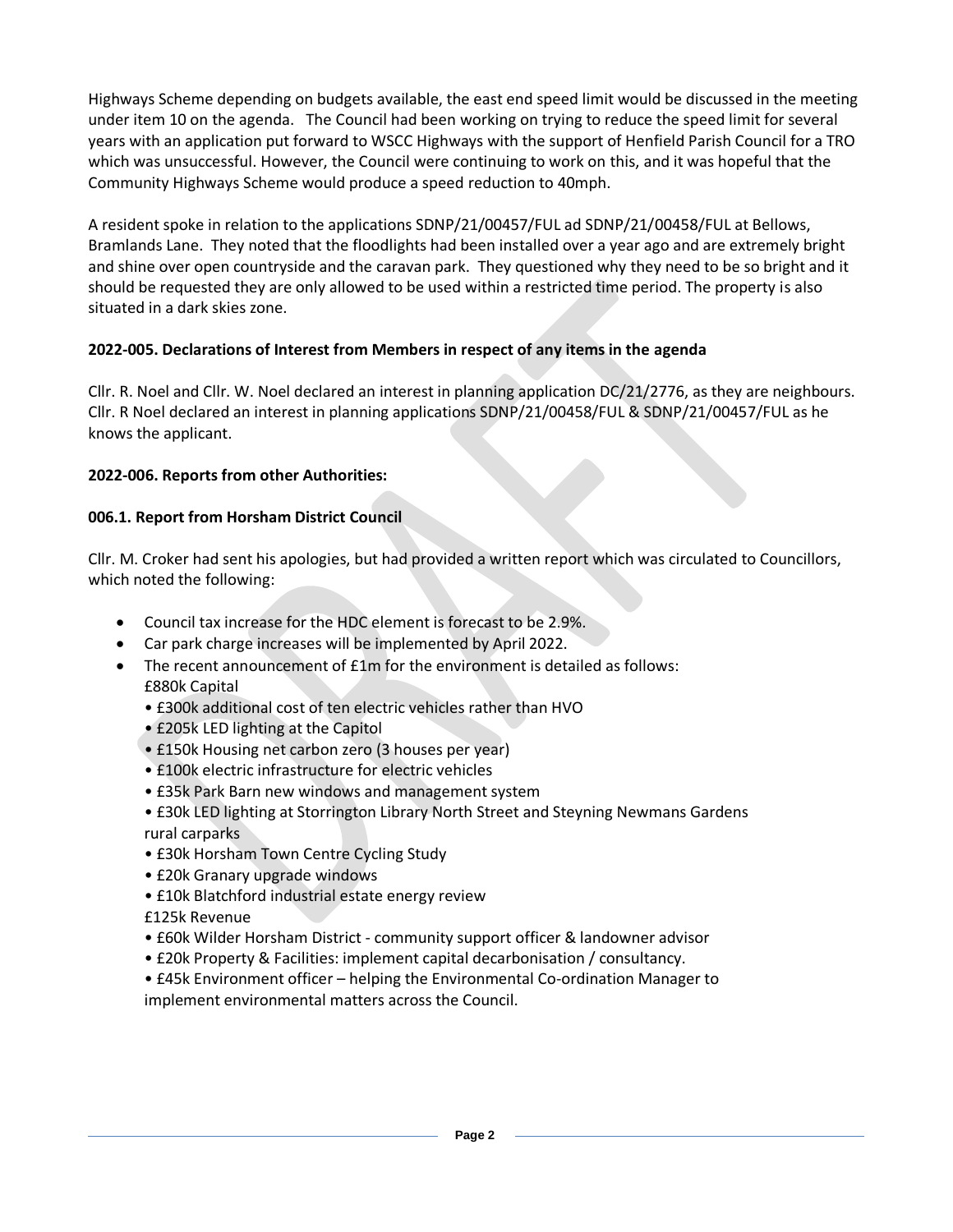Cllr. R. Noel reported the following:

- HDC have started work on felling ash trees on HDC owned land, due to ash die back. Residents can report any trees of concern to HDC and they will give advice, but HDC will not carry out any work to trees on private land.
- Water neutrality issue currently no resolution and developers are threating a judicial review.

# **006.2. Report from West Sussex County Council**

Cllr. P. Linehan sent his apologies and an email was received in relation to the Community Highways Scheme.

# **2022-007. Planning**

# **007.1. SDNP/21/00457/FUL - Bellows Bramlands Lane Woodmancote BN5 9TG - Creation of an all-weather playing surface with fence surrounding and adjustment of height of existing bund from 1.35m to variable height.**

It was noted that this work has already been carried out, so the application should be retrospective. Not all the documents could be accessed on the planning portal and the drawings did not appear to be in scale. **It was RESOLVED** to object to the application, as the variable bund is not in keeping with the surrounding area.

## **007.2. SDNP/21/00458/FUL - Bellows Bramlands Lane Woodmancote BN5 9TG - Installation of floodlighting to existing sand school and all- weather play surface.**

It was noted that the floodlighting was already installed and being used, so the application should be retrospective. **It was RESOLVED** to object to the application as it is contrary to the SDNP Local Plan Strategic Policy SD8: Dark Night Skies, with neighbouring properties suffering from a loss of amenity. The Council would note that should the Planning Officer be mindful to approve this application, the brightness of the lights should be reduced and lights should only be used within a very limited time period.

## **007.3. DC/21/2776 - St George Brighton Road Woodmancote Henfield - Demolition of existing detached house and erection of a replacement dwelling including construction of an altered driveway.**

**It was RESOLVED** to make no objection to the application, but would note the driveway is on agricultural land and therefore a change of use to residential land should be required; and that the movement of the dwelling by 1m from the original footprint should be beneficial to the neighbouring property.

# **007.4. DC/21/2800 1 Blackstone Rise Blackstone Lane Blackstone BN5 9SZ - Erection of a single storey rear extension (Lawful Development Certificate - Proposed)**

**It was RESOLVED** to make no objection to the application.

## **007.5. Any applications received since publication of the agenda**

# **DC/21/2805 Fairyland Brighton Road Woodmancote BN5 9SR - Erection of a 1.8m high fence to the front of the property, installation of entrance gates and alterations to existing verge.**

**It was RESOLVED** to make no objection to the application, but to note that adequate room should be allowed for a vehicle to pull in off the road in front of the gates.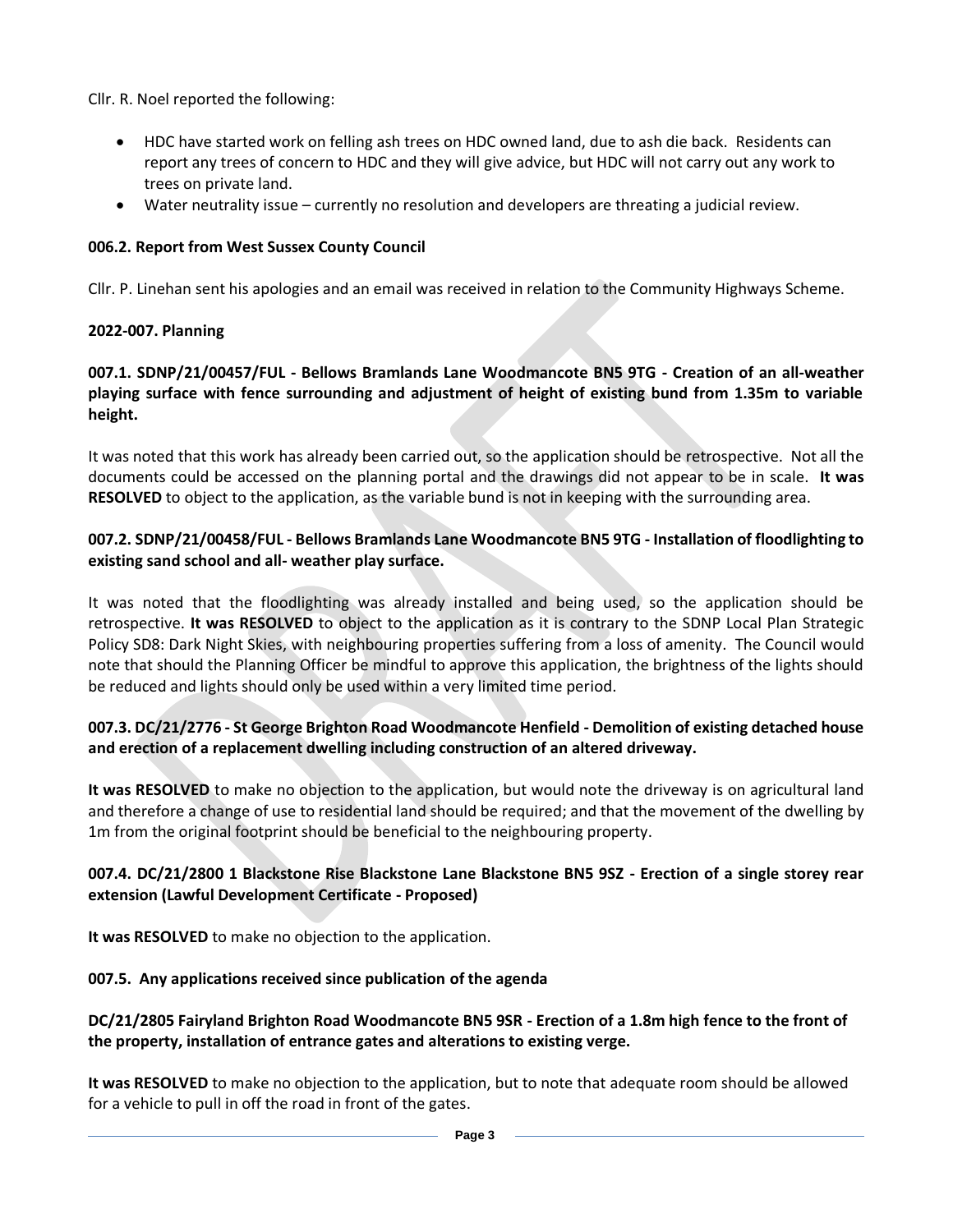## **2022-08 Planning Update**

008.1. To note planning decisions:

The following decisions were noted:

SDNP/21/03860/HOUS - Catsland Farmhouse Bramlands Lane Woodmancote BN5 9TG - Timber closeboard fence to enclose main garden and southern terrace landscape restoration and improvements (Householder Application) – Approved

SDNP/21/00966/HOUS & SDNP/21/00967/LIS - Catsland Farmhouse Bramlands Lane Woodmancote Henfield West Sussex BN5 9TG - Installation of oak cladding to existing rear section of building, replacement of 2 no. existing double doors to rear elevation with 1 larger opening and associated alterations. – Approved

DC/21/2565 - St George Brighton Road Woodmancote Henfield West Sussex BN5 9ST -Erection of a garage/store and forecourt (Lawful Development Certificate - Proposed). - Permitted

#### **2022-09. Blackstone Playing Fields**

**Please note that items 009.2. and 009.3. were held under the 'Public Bodies (admission to meetings) Act 1960 S.1(2) which excluded members of the public due to the confidential nature of the business to be discussed.** 

#### **009.1. Update on progress of lease**

The agreed undertaking from Sussex Cricket was received today, however due to the delay in receiving this no work has been carried out on the leases to date. The Clerk has updated the website to inform residents that there has been a delay and the consultation period will not commence on the  $4<sup>th</sup>$  January as stated. This date was moved to the 20<sup>th</sup> January, but it is unlikely that this date will be met either. A news article in BN5 will be published to reflect these amendments and to direct residents to the website for further information.

#### **009.2. To review draft leases in preparation for public consultation (subject to availability)**

This item was not discussed as the draft leases were not available.

#### **009.3. Update on Allen lease renewal and associated costs**

Minutes noted in confidential report.

#### **2022-010. Highways/Traffic**

#### **010.1. Update on Community Highways Scheme**

The Council had been provided with traffic data from traffic loops placed at the eastern end of the A281, which is noted below.

24hr 7-day average speeds: Site 1538 westbound 45.4mph eastbound 44.9mph Site 1533 westbound 51.3mph eastbound 49.2mph Site 1529 westbound 43.1mph eastbound 43.8mph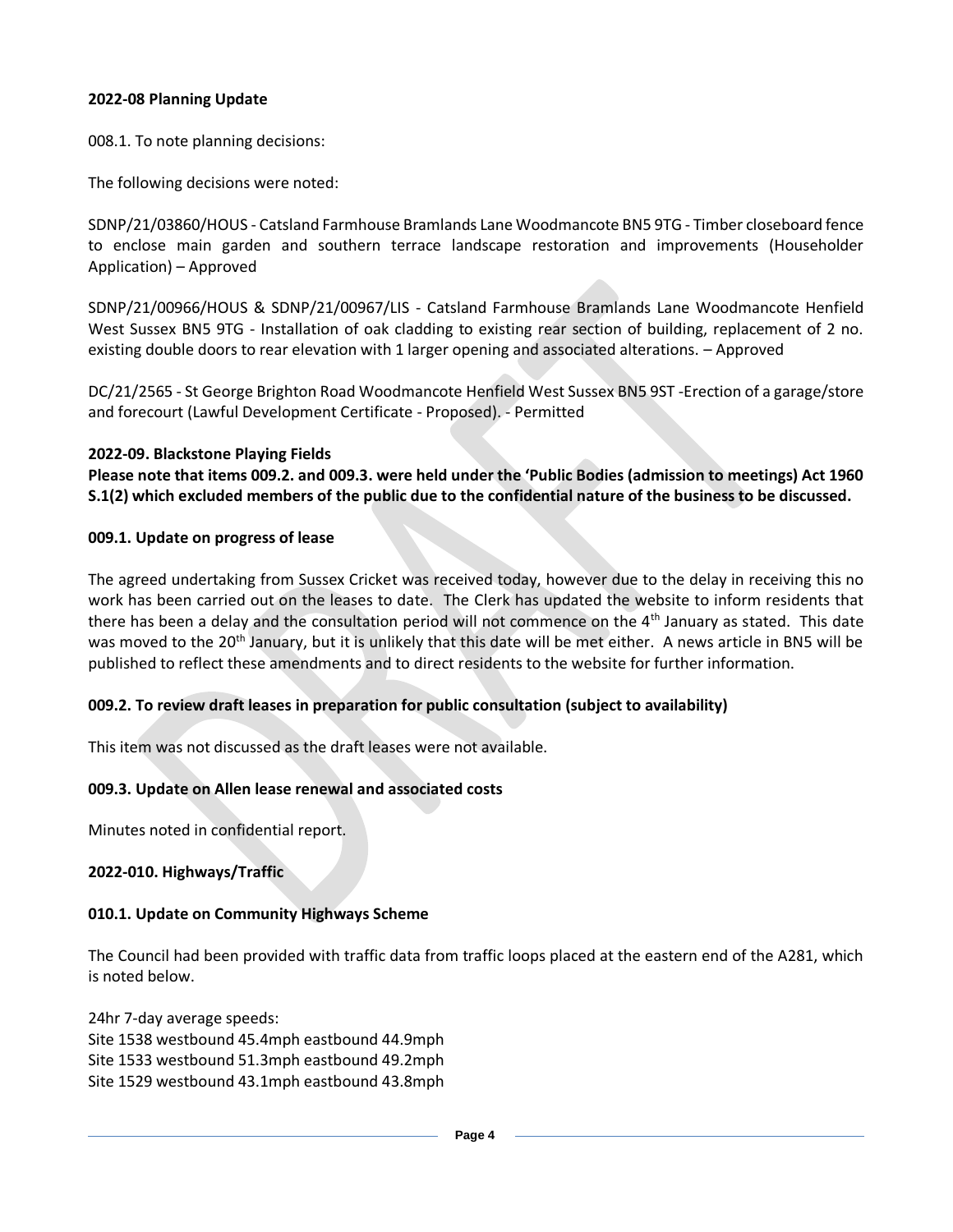This information confirmed that the average speeds were above the 42mph required under current WSCC Policy to recommend extending the present 40mph speed limit further eastwards on the A281. However, they are within the speed limit policy range for 50mph i.e. average speed below 52mph. WSCC Highways noted that they are not minded to recommend introducing a 50mph speed limit as being beneficial in the present circumstances as they are concerned that experience suggests there is the potential that installing speed limit signs on a previously derestricted road can give drivers a target speed to aim for thereby increasing the average speeds and proving counter-productive. Cllr. Paul Linehan noted in an email that the data would support a reduction to a 50mph, however the Council need to consider what could be reasonably expected to be gained by reducing the speed limit and posting signs to that effect.

The Council considered the information provided and **it was RESOLVED** to request a TRO (Traffic Regulation Order) for the reduction at the east end of the A281 to 50mph. It was felt that if this can be reduced to 50mph it may be possible in the future to reduce it down to 40mph. The Council are looking to purchase further SID's in the future, which they hope could assist with bringing down the speed further.

## **010.2. Update on Community Speedwatch**

Currently no further volunteers have completed the training and it was noted that the lack of response from residents to volunteer was disappointing. It was agreed that an initial practice would be arranged for March, when the weather has improved. The Clerk will contact the PCSO to see if they are able to attend, as it was felt this would be beneficial. A further article could be submitted to BN5 to try to encourage volunteers to come forwards.

### **2022-011. Finance/Payment**

#### **011.1. Reconciled accounts and bank statement**

**It was RESOLVED** to approve the above dated 31.12.2021.

#### **011.2. Q3 Finance Report**

The report was noted and that some reserves have been used this financial year.

## **011.3. To approve the schedule of payments**

**It was RESOLVED** to pay the following, listed on the schedule of payments.

WSCC – Salaries – December - £652.59 (approved at the previous meeting, invoice now received)

## **2022-012. Correspondence/meetings/consultations**

Cllr. W. Noel reported on the Playing Fields Management Committee meeting and noted the following.

- The water tank is being fenced off.
- The pallets will be removed by next week.
- Some parking issues in Blackstone Lane had occurred relating to football fixtures; this was being dealt with and it was noted communication with parents should resolve this.
- The stoolball AGM is due to be held, currently they do not have a fixtures list.
- The Queens Platinum Jubilee date celebration is confirmed for Saturday, 4 June 2022.